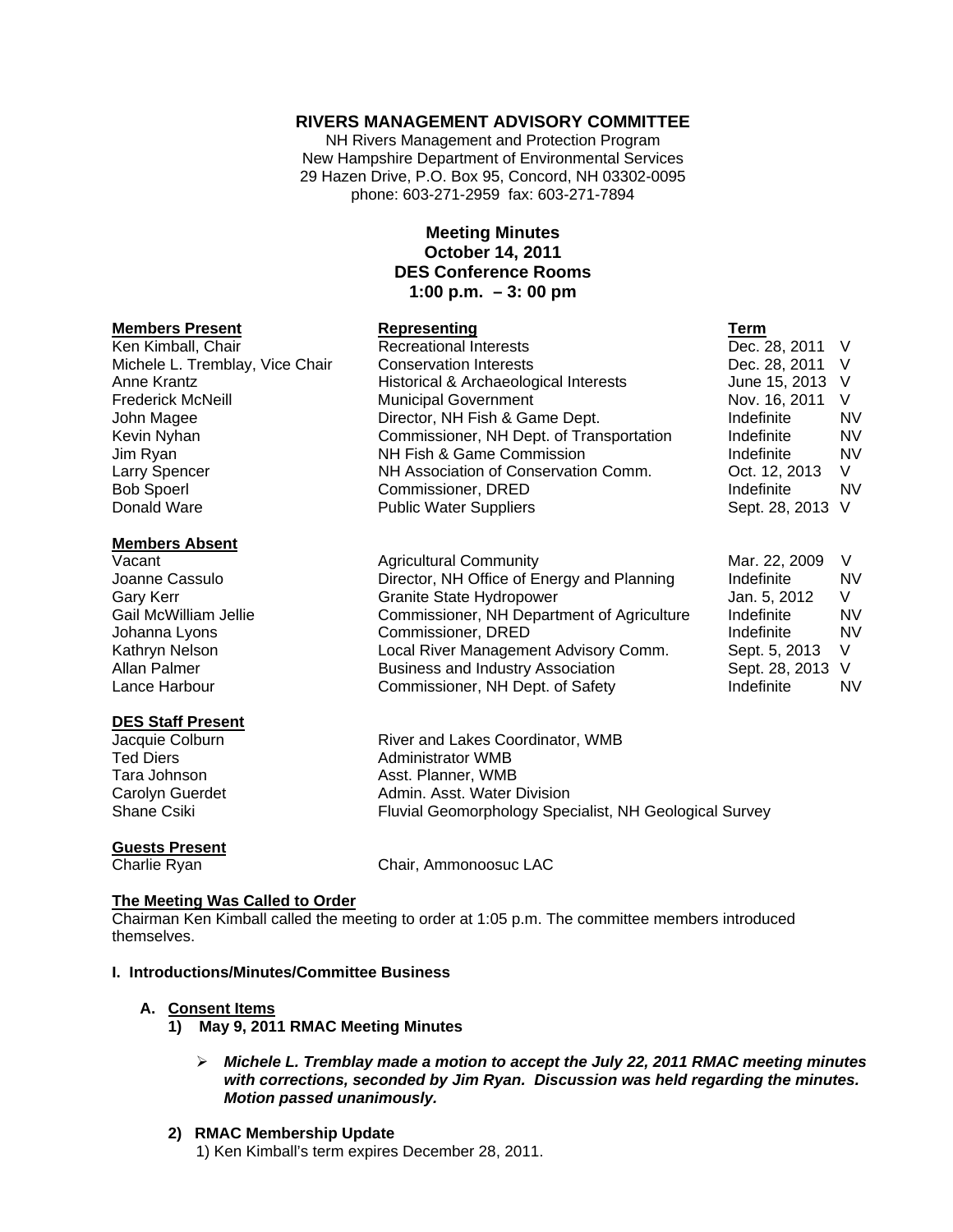- 2) Michele Tremblay's term expires December 28, 2011.
- 3) Roger Noonan has been nominated to represent the Agricultural Community. Chairman Kimball will call him to introduce him to the committee.

Jacquie introduced Tara Johnson as the new part-time assistant planner for the RMPP and LMPP.

## **II. Update Regarding RMPP Activities**

## **A.) Staff time demands/resources**

The RMAC and LMAC Chairs and Vice Chairs met and noted a lot of time was spent conserving these two programs and the committees. How much time will Jacquie and Tara be available for the committees in the next 4 – 6 months and the future? Jacquie and Tara have currently been working to populate the LACs and have spent quite a bit of time with the Lamprey River LAC.

Due to Tropical Storm Irene and the rivers affected, Jacquie is now heading a group of state and federal agencies. The goal is to better coordinate multi-agency response activities and to develop a computer-based communication system for the agencies in an effort to provide improved guidance to the public and municipalities. The four state agencies that have been called on the most to respond to Tropical Storm Irene include DES, DOT, OEM and DRED. Other agencies and organizations that should be at the table for longterm issues include Fish & Game, OEP, ACoE, WMNF, NRCS, FEMA, and Trout Unlimited. Where do we go from here to build the response team and plan for the future? Jacquie noted that right now we are in the immediate response phase, but will build long-term mitigation and restoration teams using other agencies like Fish and Game in the future. Administering this effort will cut into Jacquie and Tara's time. Jacquie estimated that administering this new group may require as much as 75% of her time, at least for the next few months.

### Ted Diers noted:

1) This has a benefit to the Rivers Program - there is a serious public safety/health component to the work being done. Having saved the Rivers Coordinator position will be evident and may help us preserve the position in the future.

2) The department is aware that there is now less time to do the work of the Rivers Program. Ted will be working to attract other resources to help pay for more of the program and delegating duties, if possible. Steve Couture may be able to assist with LACs on the coast.

The RMAC expressed major concerns about this diversion of staff time after the committee chairs invested significant time and effort with the Legislature to preserve some funding for these positions:

- lack of consistency if workload spread out amongst agencies
- more difficult to make the argument that things aren't going well, if staff diverted off to other tasks
- when taking back the programs it may be adversarial to those it was parceled out to
- additional needs when new rivers nominated
- overlap as to the matrix
- public or volunteers asking for DES services and not getting them may garner negative public feedback; may be more difficult to convince volunteers to put time into or defend a semi-functional program
- **E** water quality monitoring needed but not there
- **RMAC** and LACs could become non-functional as we move from crisis to crisis management
- **If** lack of time to keep the website updated
- after laying out a template for RMAC to work it will be non-functional if minimal DES River staff is available to work on it

Ken noted that the challenge for the RMAC will be maintaining rivers vs. maintaining river programs. It was suggested that DES needs to see how to make both pieces functional. Michele said that once the LACs are up and running, they will not need as much of our attention.

### **B) SOP 801: Permit Notifications**

Need a sub-committee formed as we are committed to a full one-day workshop along with the National Park Service in January for the LACs. The workshop will focus on discussions regarding review processes and responses to applications and other topics.